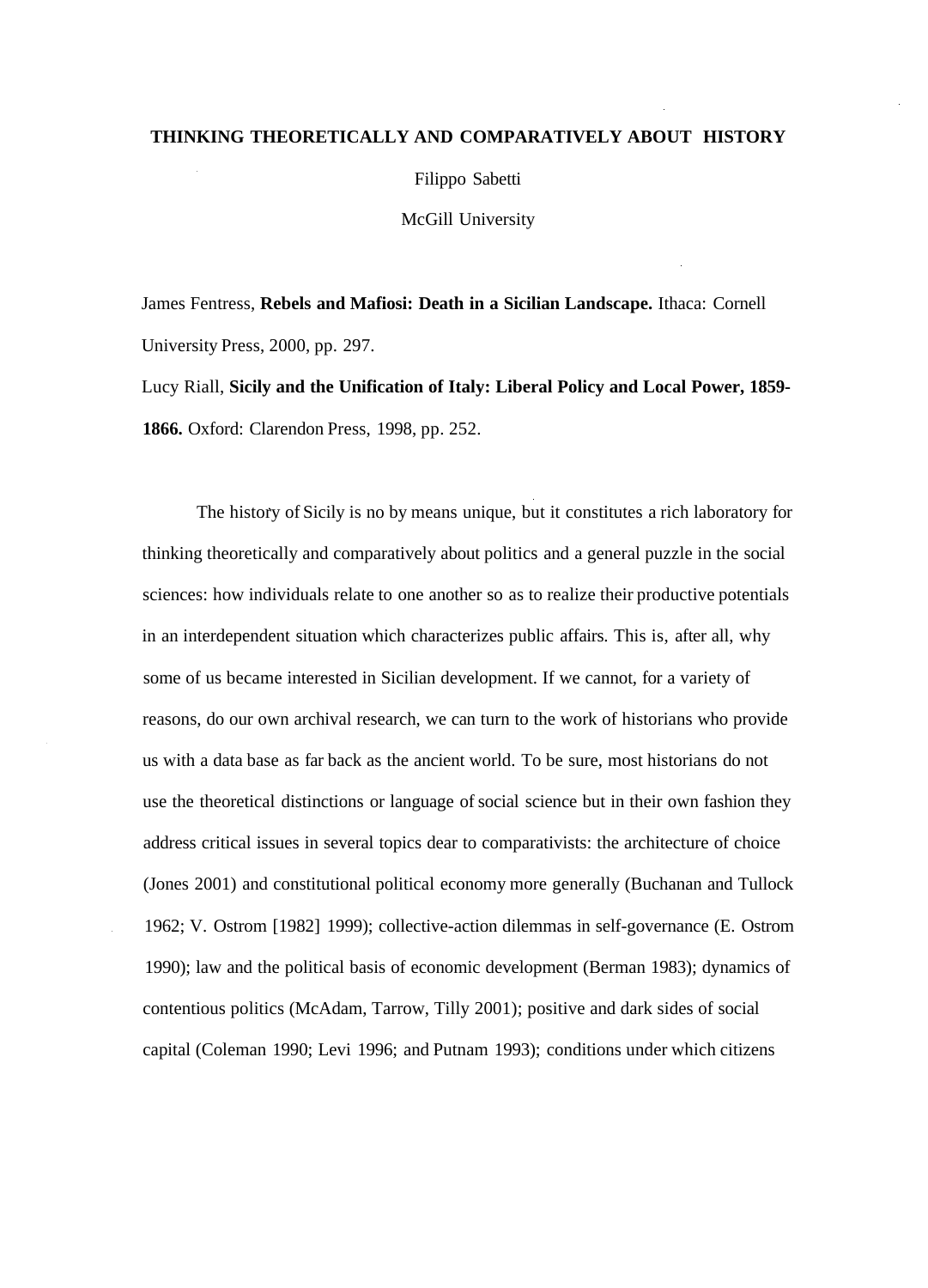give, refuse, and withdraw their consent to government (Levi 1997); what makes government (ineffective (Tendler 1997), and what leads people to work outside the law (De Soto 1989); and, of course, the political economy of crimes and punishments (Gambetta 1993; Varese 2001). In short, problematics and issues in Sicilian history lie, in the words of Mark Lichbach and Alan Zuckerman, within the "ambitious scope of inquiry" of comparative politics. For, "no political phenomenon is foreign to it; no level of analysis is irrelevant, and no time period beyond its reach" (Lichbach and Zuckerman 1997, 4).

The works of James Fentress and Lucy Riall are cases in point. The historical knowledge they each advance can be viewed in a complementary fashion. Both offer much data to social scientists eager to uncover what architecture of choice and logic of institutional change, if any, may be at work in contentious political experiments and to understand success and failure in the political economy of decisions and institutions. The architecture of choice and institutional changes discussed in the two works are, in turn, embedded in preceding rounds, and a central issue remains: how far back do we need to go in order to trace the origins of  $19<sup>th</sup>$  century issues and problems? A satisfactory answer depends on all sorts of factors, some of them strictly disciplinary in nature. But a brief look at what we now know about earlier changes (or lack of them) helps to understand the historical context of what preoccupies Riall and Fentress and why Sicilian history remains a laboratory for rewarding social science explorations.

Economic historians like Stephan Epstein (1992) have shown what many social scientists are still reluctant to acknowledge: that feudalism and capitalism (and markets) coexisted with varying degrees of success in Sicilian development before the eighteenth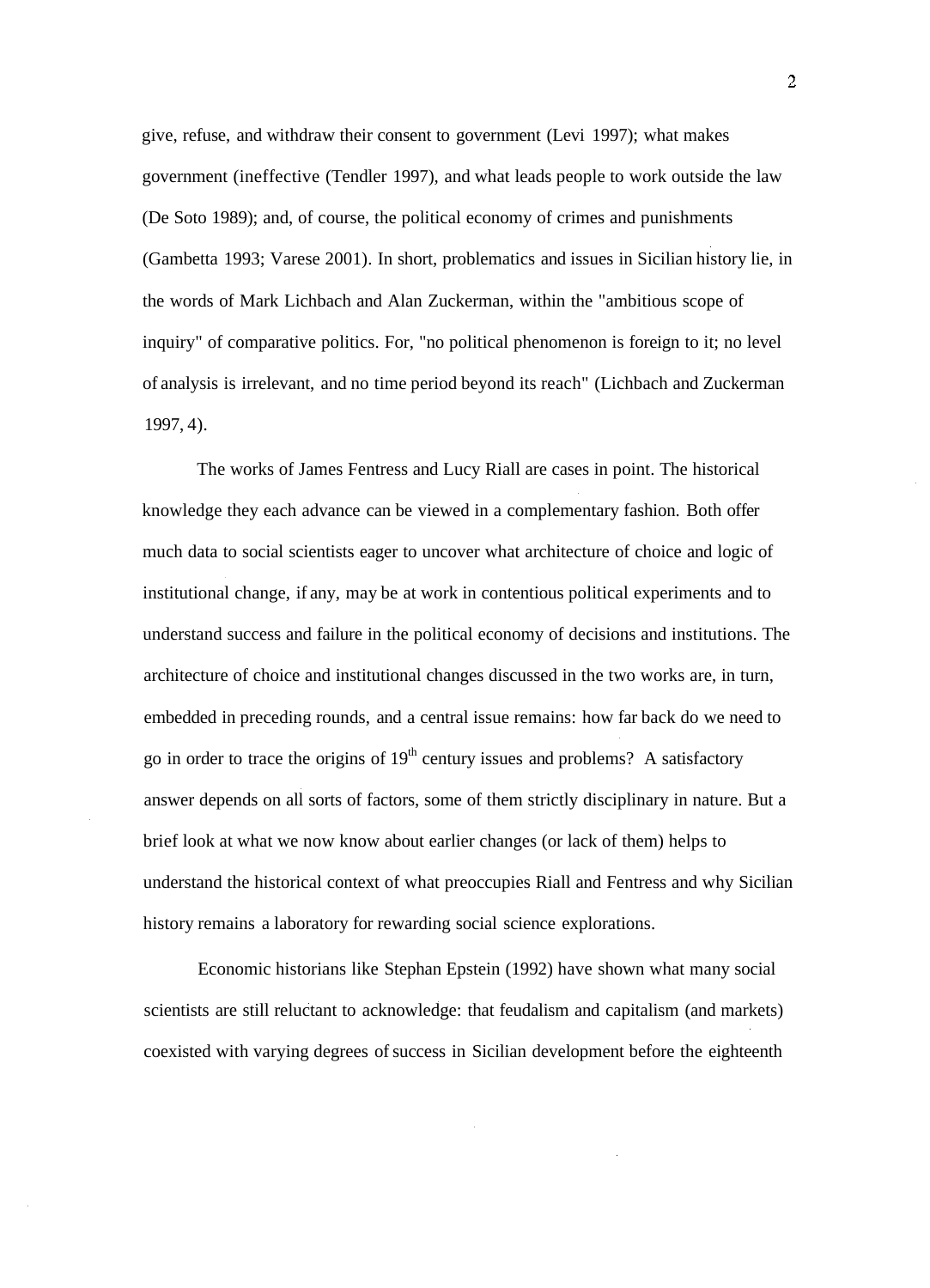century. Despite the use of seemingly 'archaic' tools (oxen and scratch ploughs), both yield ratios and production for hectare in Sicily up to the eighteenth century was equivalent to, or higher than, that in most advanced northern European countries (England, Flanders, the Netherlands), and substantially better than in northern Italy or the Baltic regions. In other words, the North European model of agricultural work is not in itself an indicator of progress: had it actually been adopted in Sicily, it would have caused an economic disaster. This conclusion leads Epstein to warn us not to project failings in Sicilian agriculture during the eighteenth-century onto previous centuries.

From the eighteenth century, we can derive other lessons. By the 1770s, a concern for the failings of the Sicilian political economy and the consequences that these were having on Sicilian life was widespread among members of the Sicilian baronial and intellectual classes (often the same persons). So when the new Neapolitan viceroy, Domenico Caracciolo, fresh from his long sojourn in France, went to Sicily in 1781, he could not have found a more favorable climate for reforms. Yet it was not before long that he alienated even the very same people he thought needed to be delivered from bondage. How was that possible, given the widespread support for institutional changes? The answer is familiar to those who study what Tocqueville in his book on the ancien regime in France called "the literary view of politics."

As soon as Caracciolo reached Sicily, he confounded in indiscriminate hatred all things Sicilian — both the worst and what was best in Sicilian political tradition. As a result, he missed the opportunities for reform, transforming baronial opposition to some reforms into a defense of the Sicilian nation. The barons, having acquired a new awareness of their constitutional rights, proceeded in 1812 to press ahead with their own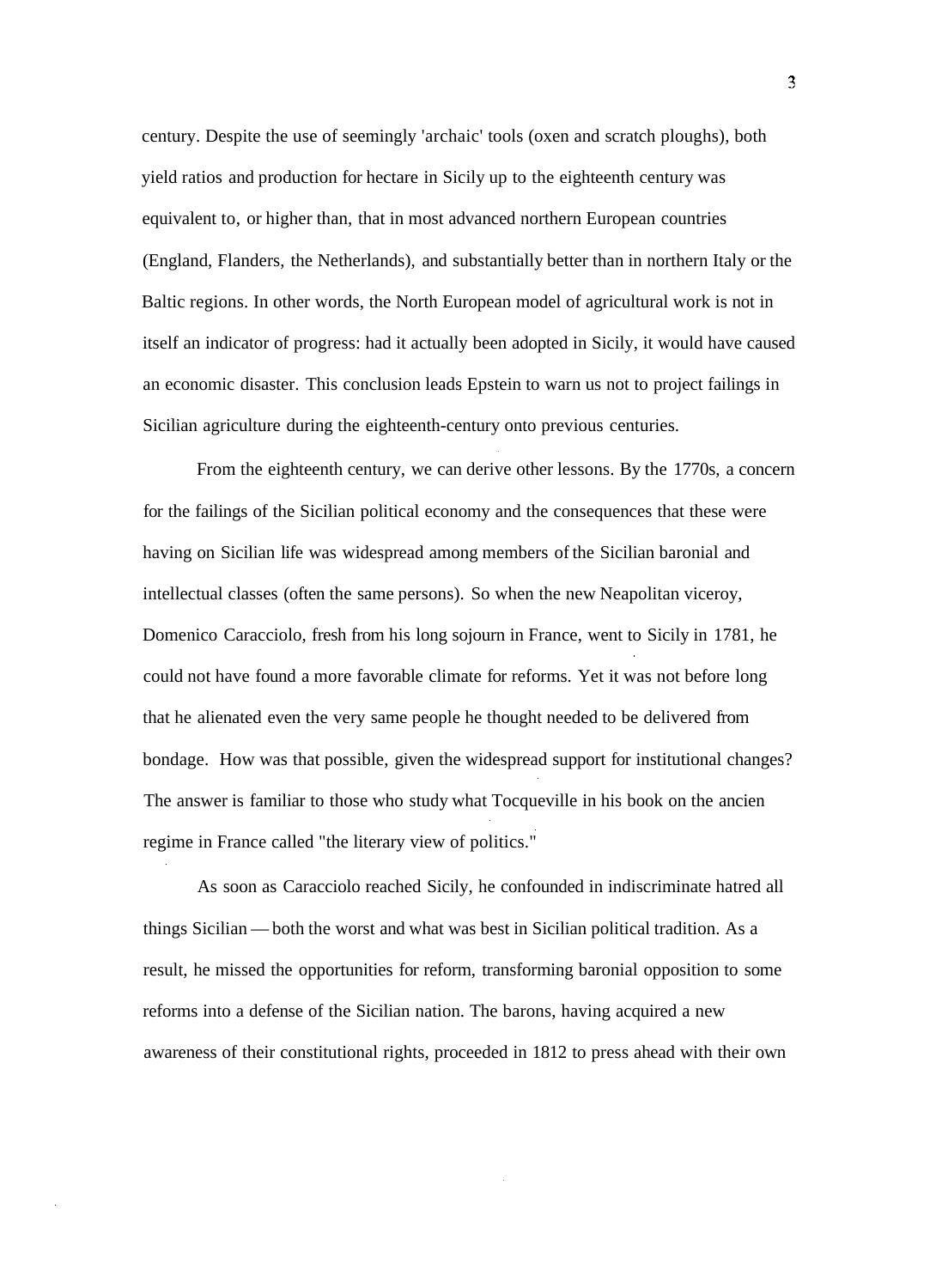reform: the abolition of feudalism sweeping away baronial jurisdiction and feudal dues and privileges, and the creation of a new parliamentary monarchy - the so-called Anglo-Sicilian constitution. The problem was that the range of factors that impinged on the ability of Sicilian leaders to govern was far greater than that experienced by their British counterparts. By 1814, the constitutional barons could neither make use of parliament nor manage public affairs without it. What they needed was a long time span in order to work out or solve the accumulation of governmental issues and problems generated by the constitutional reform experiment; but time they did not have as a result of the Congress of Vienna. Still, the chief problem for Sicily was not the "Anglo-Sicilian" constitution of 1812 but rather its suppression and the extension of absolutist rule in 1816 - the starting point in both Fentress and Riall.

From the vantage point of preceding Sicilian history and from a concern for selfgovernance, the creation of a legal-rational order *a la* Weber in 1816 represents a breakdown and *not* the beginning of modernization in Sicily.This is so, not because the legal-rational order *a la* Weber was imposed from the outside *(a fuorviante* or misleading issue), but because rather than facilitating individual and collective efforts on behalf of common interests shared by islanders, centralized government and administration created an antithesis of interests between rulers and ruled, and between landowners and landless. The antithesis evolved into successive revolts, culminating in the very collapse of the Kingdom of Two Sicilies and the creation of the Kingdom of Italy in 1860-61. But the iron law of oligarchy inherent in the forced creation of unity through centralized government and administration remained, just as the proprietary claims of great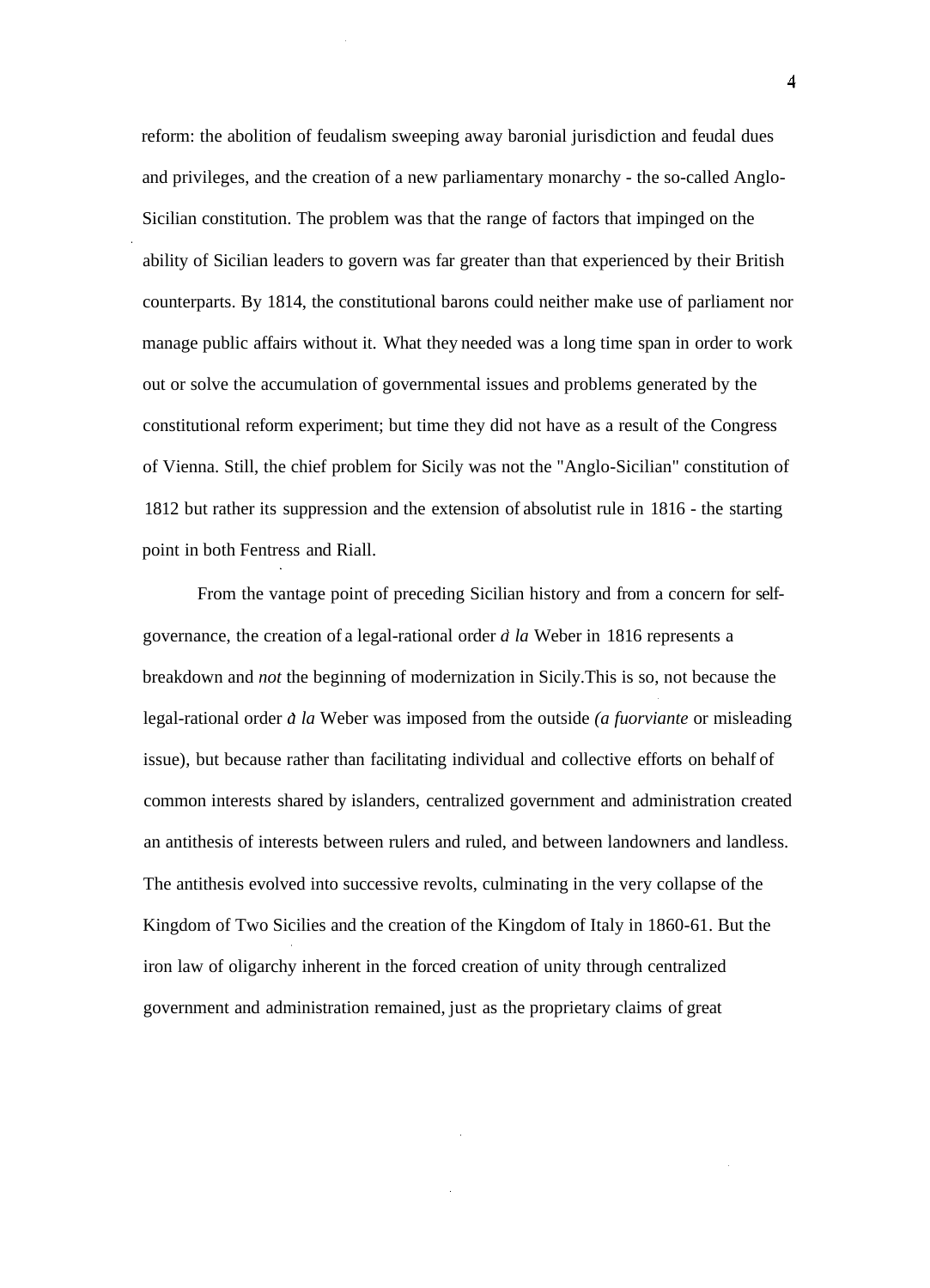landowners continued to be determinants of the human condition in most of the countryside.

The creators of Italian unification deliberately did not set out to victimize people. Fentress and Riall found Italian leaders assumed or took for granted that the reconstitution of agricultural and communal activities as a function of their state making - what in other contexts James C. Scott (1998) has more recently characterized as "seeing and thinking like a State" - would have primarily beneficial effects. Why, then, the gap between expectations and results?

The two authors find it useful to go back to the problem of governability under the post-1816 Bourbons. They both emphasize the challenges that centralized government and administration faced before and after 1860 with respect to public order and local-central government relations. Their narrative can be taken to suggest, correctly, that many of the difficulties in government performance can be attributed to institutional problems, including the issues how to create an administrative class in a short-time span and, at the same time, secure coordination and compliance through bureaucratic means from an unwilling population. Riall is a careful historian, and she write insightfully. We must be grateful that she has given so much of her skills and time to the study of Sicily. On three points, however, I find Fentress's analysis more persuasive.

First, I find untenable Riall's belief that a unification *a la* Gramsci could have taken place if Cavour had somehow stopped being Cavour and instead acted like a French Revolutionist; such if/then propositions ignore the actual people and facts. Here is where historians can learn from social scientists concerned with how it is possible for (liberal) governments to secure compliance for their decisions without the consent of the

5.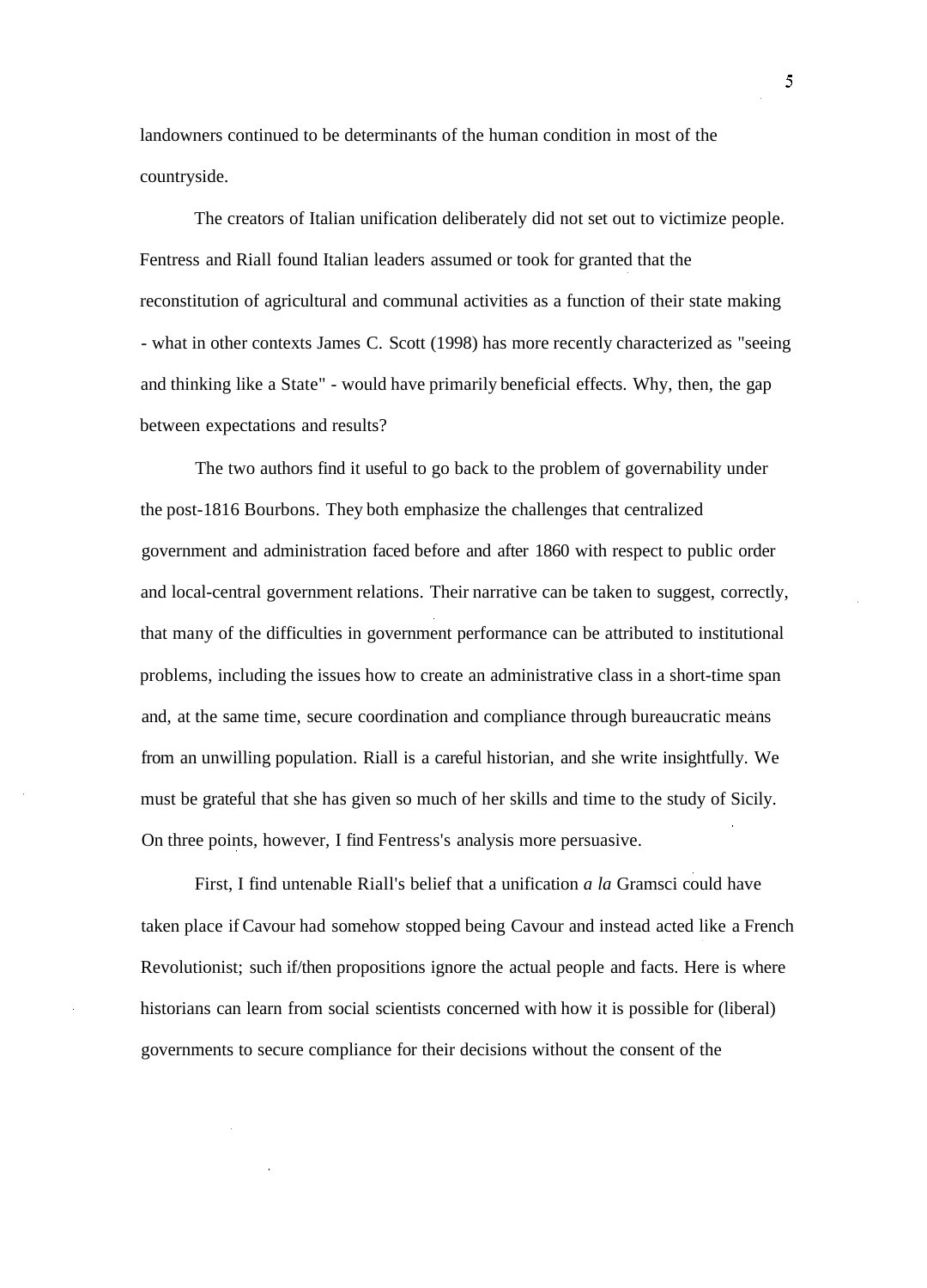governed/ruled. Second, what might more realistically have occurred and, if it had, would have given Cavour and his government greater support, legitimacy, and consensus would be their having acted on the political decentralization experiment suggested, among others by Ferrara in his now famous 1860 memorandum to Cavour (not mentioned by either Fentress or Riall), and, at the same time, ceased the confiscation of church property in Sicily, where a majority of people were strongly attached to the church (discussed by Fentress). These possibilities are based on what we know about the people and facts, but the rush of events militated against them. Third, if Riall had looked more closely at the identification and aspirations of Sicilian democrats from the 1840s to the revolt of 1866, she would have found what Fentress presents: that most Sicilian democrats were not Jacobins, or "Gramscian" *ante litteram.* Most, if not all, were political and not social democrats. They wanted self-government, with independence or autonomy for Sicily based on a revised version of the 1812 constitution. Many of them also wanted to resurrect the symbols of the Sicilian nation, including its flag, coat of arms and parliament, suppressed in 1816. (The issue of the Sicilian language, a written language since the twelfth century, with its own dictionary since the sixteenth is more complicated. Suffice it to say that Sicilian-Italian dictionaries continued to be published after 1866 and to this very day. In March 2002, the Feltrinelli, Dante and Flaccovio bookstores in downtown Palermo each offered one book-shelf of reprinted and new dictionaries. The last volume of a projected five-volume comprehensive dictionary started in the 1970s is scheduled to appear by 2004.) Most Sicilian democrats anticipated that a free labor market together with Communal government and parliament recast on the principles of self-government would seriously diminish the ability of large landowners to determine

6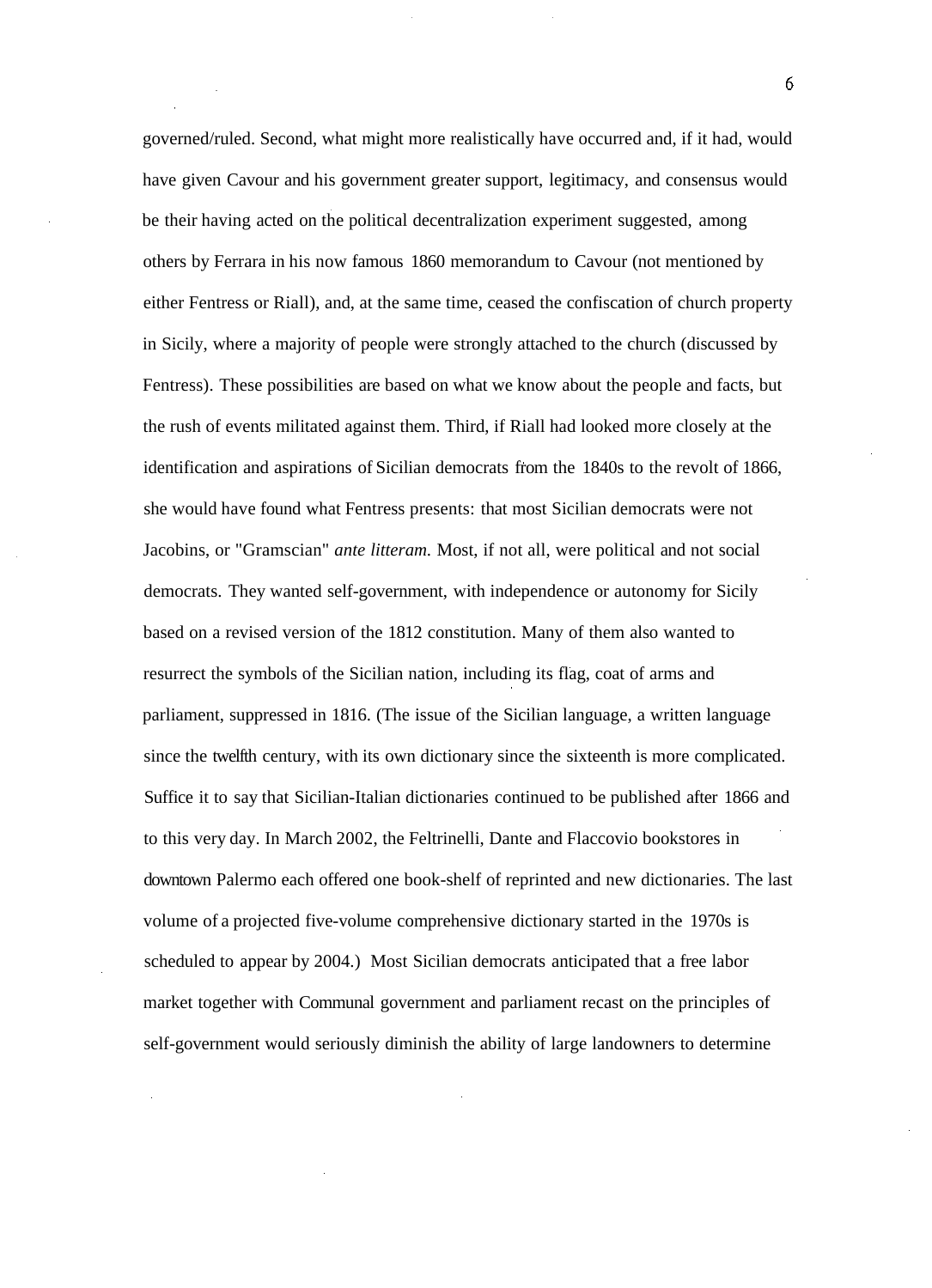living conditions for those in the countryside. But, the very reiteration of centralized government and administration in 1860 prevented that to happen. There is much force in Raymond Grew's well known conclusion that the rush of unexpected success spoiled the Risorgimento.

Thus, most Sicilian peasants - and especially those living in the interior where large estates predominated - found themselves locked in a many-person analogue to the prisoner's dilemma of modern game theory. Sidney Sonnino (1876) referred to this as "the iron circle." On the one hand, labor contracts were imposed on workers by a monopoly of large landowners or their agents and supported by the arms of the state; on the other, the same villagers bore the cost of government, without having any voice in its decisions and while deriving little benefit from its actions. Most Sicilians were thus left without legal remedies while the central government would not tolerate any kind of illegal remedy. A logic of mutually destructive relationships came to dominate work and community life. How did people cope with, or extricate themselves from, this situation?

Sicilians sought in several ways to restructure a game of life rigged against them. Riall ends her narrative with the revolt against the central government in 1866. Fentress suggests why Sicily and Piedmont cannot be quite compared in the way that Riall does, for they "were two mismatched pieces of a political puzzle. When Piedmont tried to force Sicily into a political and institutional straightjacket, the influential and authoritative citizens of Palermo, seeing that their power and local autonomy was under threat, renewed their alliance with segments of the revolutionary and counterrevolutionary parties, as well as with the dangerous classes that both sides of the combat had tried to recruit." (p. 254).

 $\overline{7}$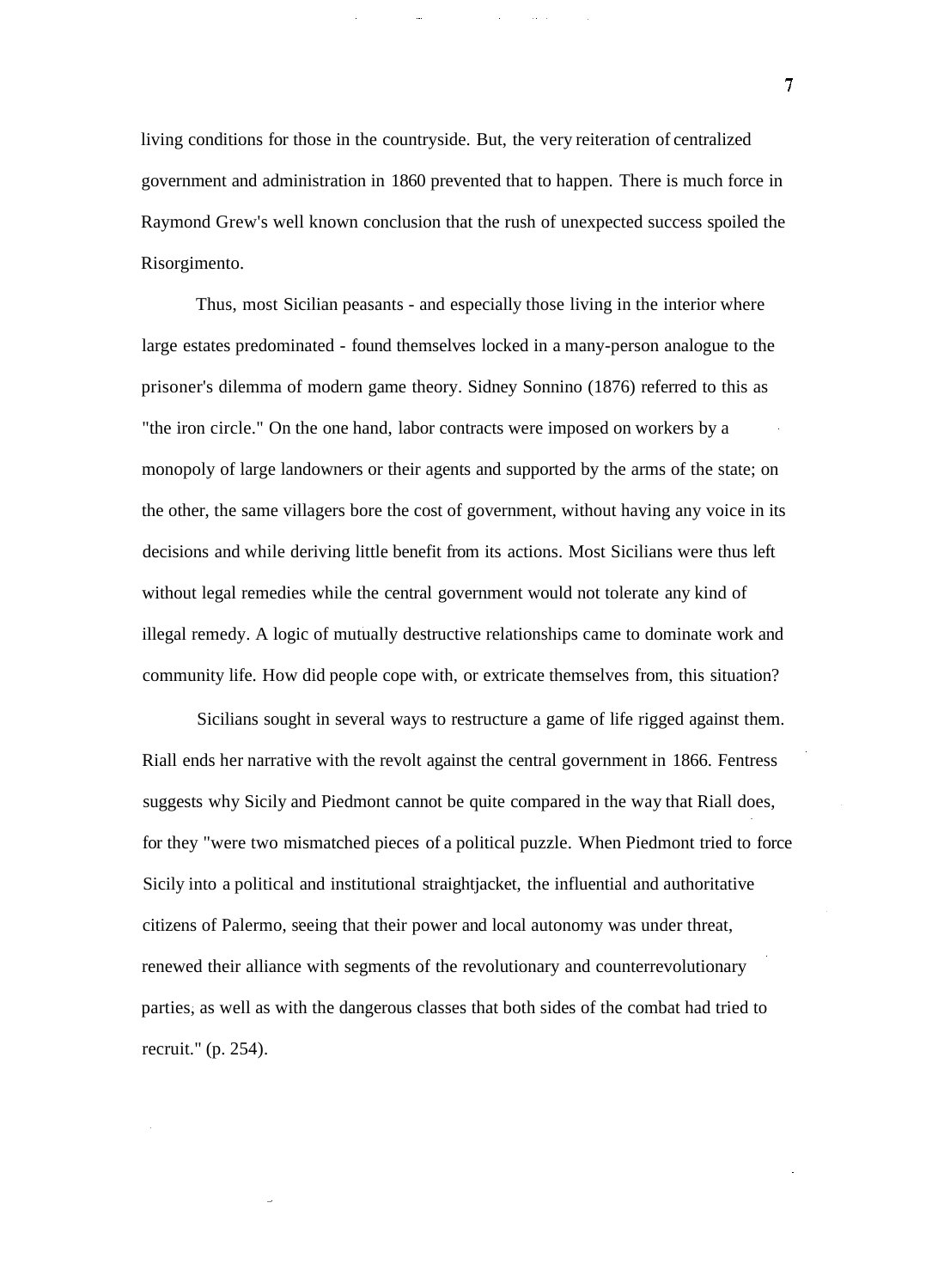Fentress continues the narrative beyond 1866. His archival research on the Sicilian interior and coastal towns uncovers new and fresh evidence about the origins of the mafia. The story of what happened is far more interesting, more unexpected, than any sociological and anthropological theorizing of the 1960s and 1970s led us to believe.

Fentress argues - convincingly, in my view - that the story of the mafia must be understood against the background of the uprisings of 1820, 1848, 1860 and 1866 and, more generally, Sicily's struggle for freedom in the first half of the nineteenth century. In fact, many of the social and political modes of behavior that have evolved, and often become ways of life, in Sicily must be understood as responses to strictly political phenomena. Fentress places in sharp relief the political basis of agrarian problems and the different types of property rights and economies that could be found in coastal plains and in the interior. His study stresses the importance of these differences - climatic, geographic, agricultural, and institutional, including property rights - for a proper understanding of the emergence of the mafia. Variations in the historical and institutional context matter. Just as I found that the mafia of Villalba, in the Sicilian interior, developed out of a civic, self-help tradition (Sabetti 2002), Fentress has found that the mafia of Misilmeri and other coastal towns *without large* estates developed out of a revolutionary tradition. Our respective studies are complementary not contradictory. Fentress's finding will also challenge those who have come to attach a particular leftist (=positive) meaning to revolution and brotherhood.

A chief value of Fentress's work is that it transforms into a variable what is often viewed as a constant: the emergence of mafia groups as illicit, criminal enterprises. Like my own work, Fentress does not challenge the empirical validity of the received wisdom

**8**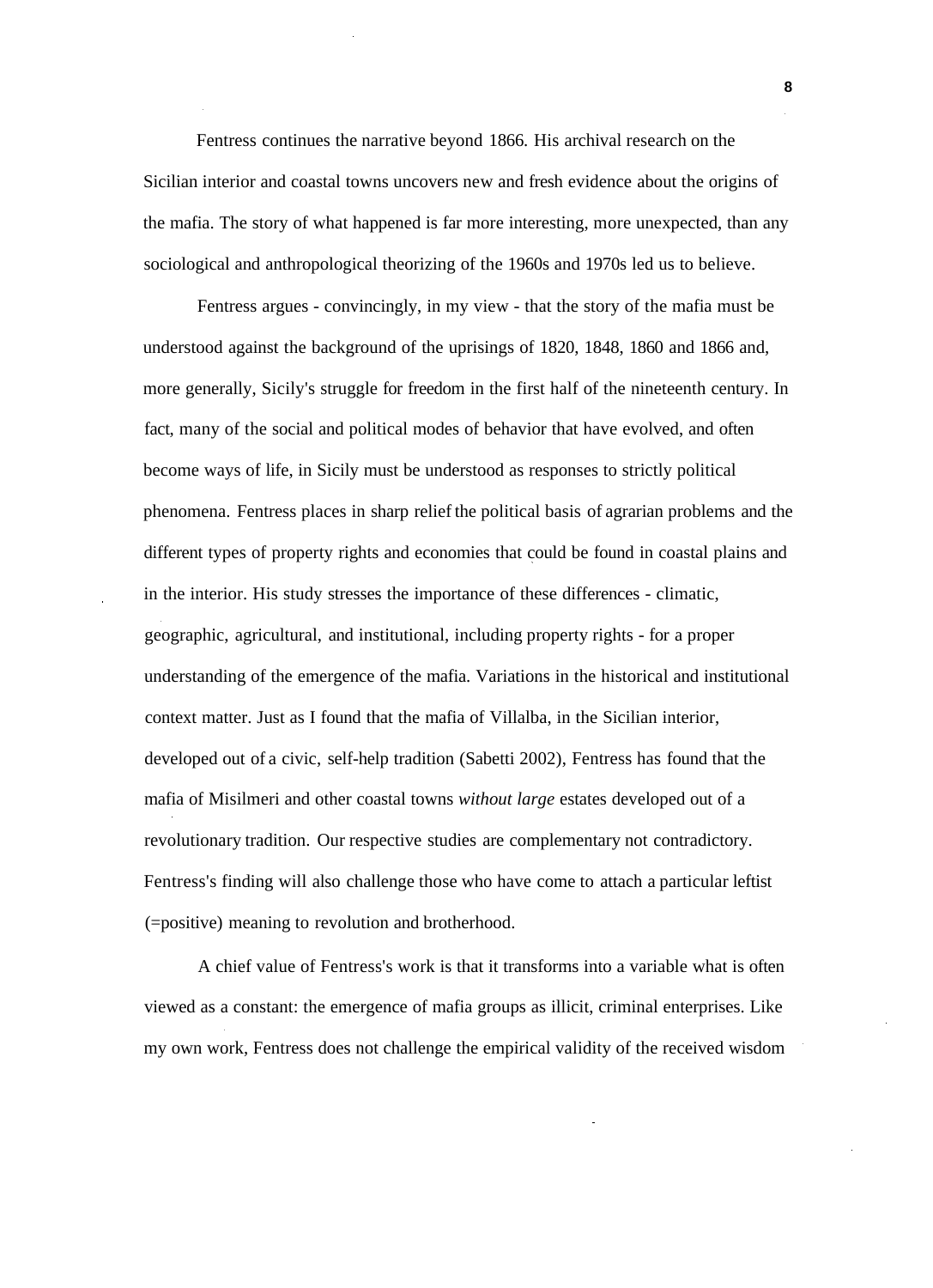(espoused by Riall) where it is relevant but rather its generalizability to the entire Western Sicily across time and space since the 1860s. After all, how much do we really know about the history of the more than three hundred villages and towns of Western Sicily? That the mafia was - as Riall suggests - some kind of privatized Leviathan is doubtful, unless of course she is not using the term Leviathan as Hobbes intended.

Conclusions about the origins of the mafia and how mafia groups worked in practice are far from settled, for several complicating reasons. First, given our empiricist epistemology, many social scientists have increasingly adopted a positivist, unproblematic view of the monopoly of state powers and seldom raised the problem, noted by Michael Taylor (1982), of when states have possessed an actual monopoly on the use of force. We have thus neglected to appreciate what Sonnino emphasized and other studies beyond Sicily have found (such as De Soto, Ostrom and Scott) - that is, we have tended to ignore the fact that people, in some basic sense, build their own social and political realities and opportunities and that what officialdom in the formal regime may do is only part of the story. If some concepts or institutions do not work, or work against them, people will make their own adaptations, which may become extreme forms of illegal problem-solving when officialdom continues to think it can govern but people are actually going their own way.

Second, Fentress is quite good in reminding us that the crimes that mafia groups are usually associated with are older than the mafia itself; it is not always easy to distinguish which crimes are the mafia's and which are not. In addition, those who wish to argue that mafia brotherhoods did evil deeds just for the sake of doing evil or violence are on shaky grounds (p.219). Like other analysts (Gambetta; Sabetti; Varese), Fentress

 $\overline{9}$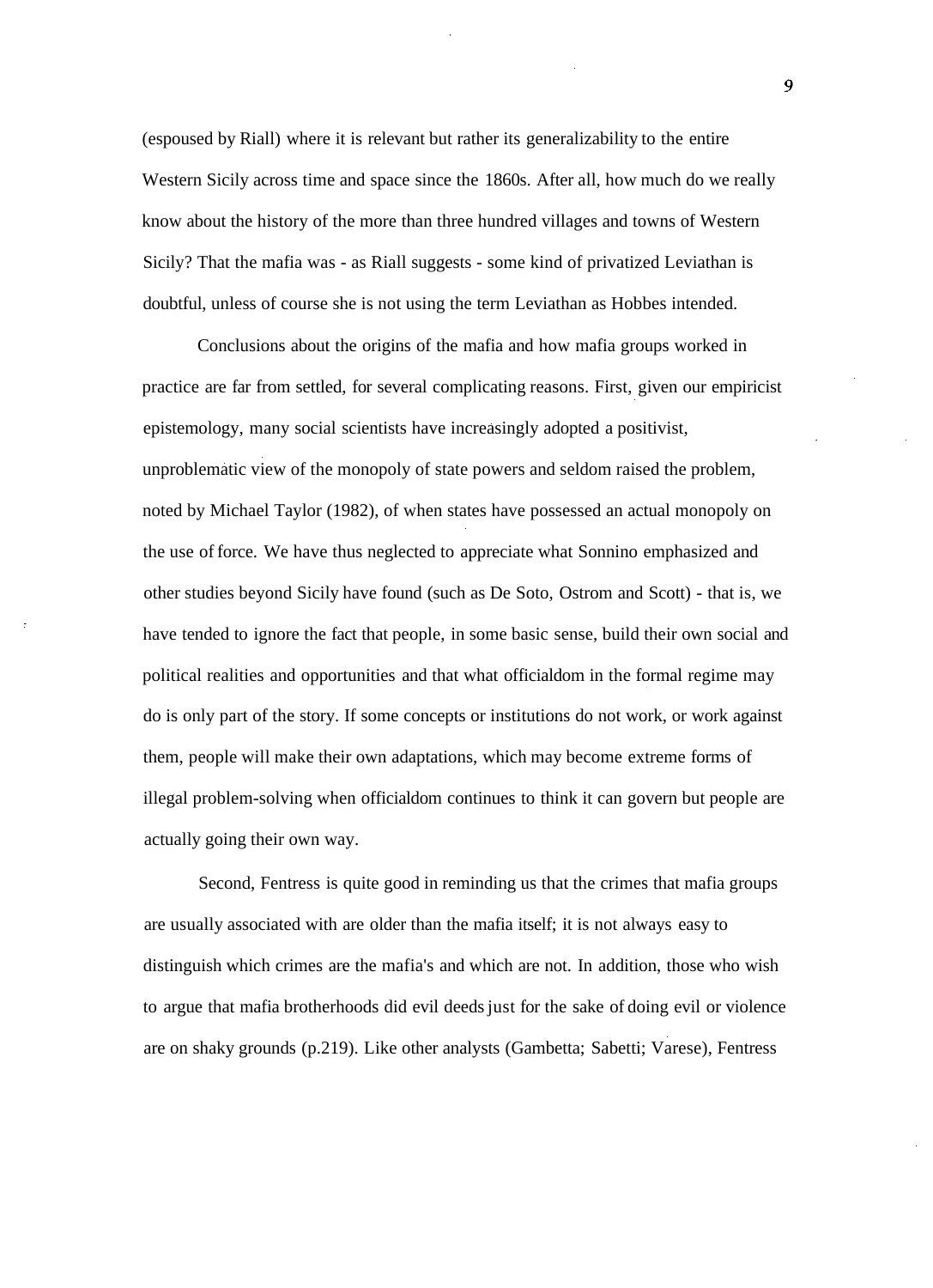has found that violence is a means, not an end. An outlaw regime can gain legitimacy through the protection services it offers and then exploit the position it has acquired, recreating the problems of political organization that plague the lawful regime. Consider the Mugnai della Posa in the Palermo area (due-paying millers). By 1874, they had managed to transform themselves into a protection racket as a way to enforce their fixed prices and excluding outsiders (p. 165). Does this happen only in Sicily? No need to call up evidence from biblical times. Recall the work of the Family Compact of Upper and Lower Canada in the 1830s. Federterra used similar practices in Tuscany and other parts of North Italy to control the supply of labor and employment during the Biennio Rosso. Fentress makes us appreciate why many unions in the United States have been bastions of organized crime, and why some Sicilian antimafia groups after 1918 and 1945 had difficulties in *not* becoming mirror images of what they sought to destroy.

Third, mafia groups as outlaw regimes enjoyed the support of many, if not most, common people who stood to profit from them and who did not regard state laws as the final determinant of what was criminal or illegal. Short of exiting Sicily, other alternatives available to local people were, if not worse than what was done by the mafia, not always desirable. Fentress lends empirical support to Margaret Levi's analysis of under what conditions citizens give, refuse and withdraw their consent to government, legal and illegal.

Fourth, the conventional wisdom has fostered much misunderstanding about why Sicily's own ruling group seems to have made no attempt to curb the growth of the mafia. Fentress draws attention to two new, and more plausible, explanations. The first is that Sicily's ruling group stood in ambiguous relation to the state; the revolutionaries and

10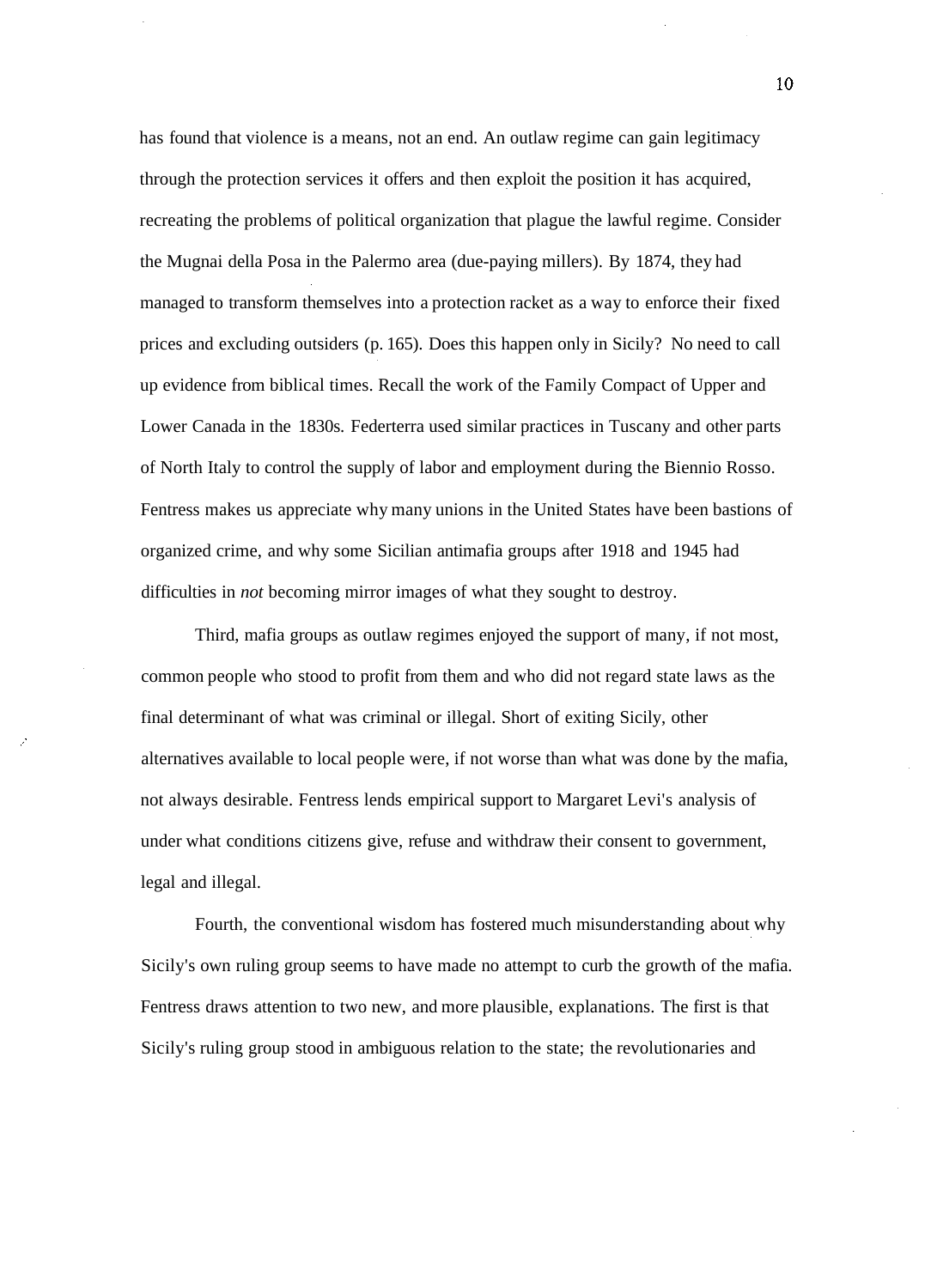followers of Mazzini, shut out after 1866, allied themselves with the extralegal structure of power, making different mafia groups clients of the revolutionary party. The other reason why Sicily's ruling group made no real attempt to confront local mafia groups is that by the 1890s the old ruling, revolutionary, group had its back to the wall (pp. 250- 52). If Fentress is correct, we need to recast much of our knowledge of the workers's leagues of the 1890s and the very history of Corleone.

Fifth, the polemical use of the term mafia in public discourse and the dynamics of contention have often clouded points one, two, three and four. The mafia as *piovra* has a long and rueful history in polemical writings about Sicilian criminality. The world of Sicilian criminals and that of the myths and half-truths that surround their activities overlap, making the task of distinguishing fact from fantasy exceedingly difficult. Against this backdrop, the Caso Notarbartolo as recounted by Fentress becomes persuasive. Still, it is not clear how Fentress could have incorrectly identified Giovanni Giolitti, the prime minister of Liberal Italy, as Antonio Giolitti.

The work of Lucy Riall reminds us that there is more to Sicily's political experience than violence and corruption. The work of James Fentress answers the question that Giovanni Falcone (1991), the Sicilian antimafia magistrate, raised before he was killed in 1992: "Why is it that men, some even endowed with real intellectual abilities, are compelled to devise for themselves a criminal career in order to survive with dignity?" Falcone's concern is not that far off from the central puzzle in the social sciences mentioned at the ouset. Both works excel in showing that it is possible to do historical research in terms that transcend the particularities of Sicily, allowing us to think theoretically and comparatively about collective-action dilemmas across time and space.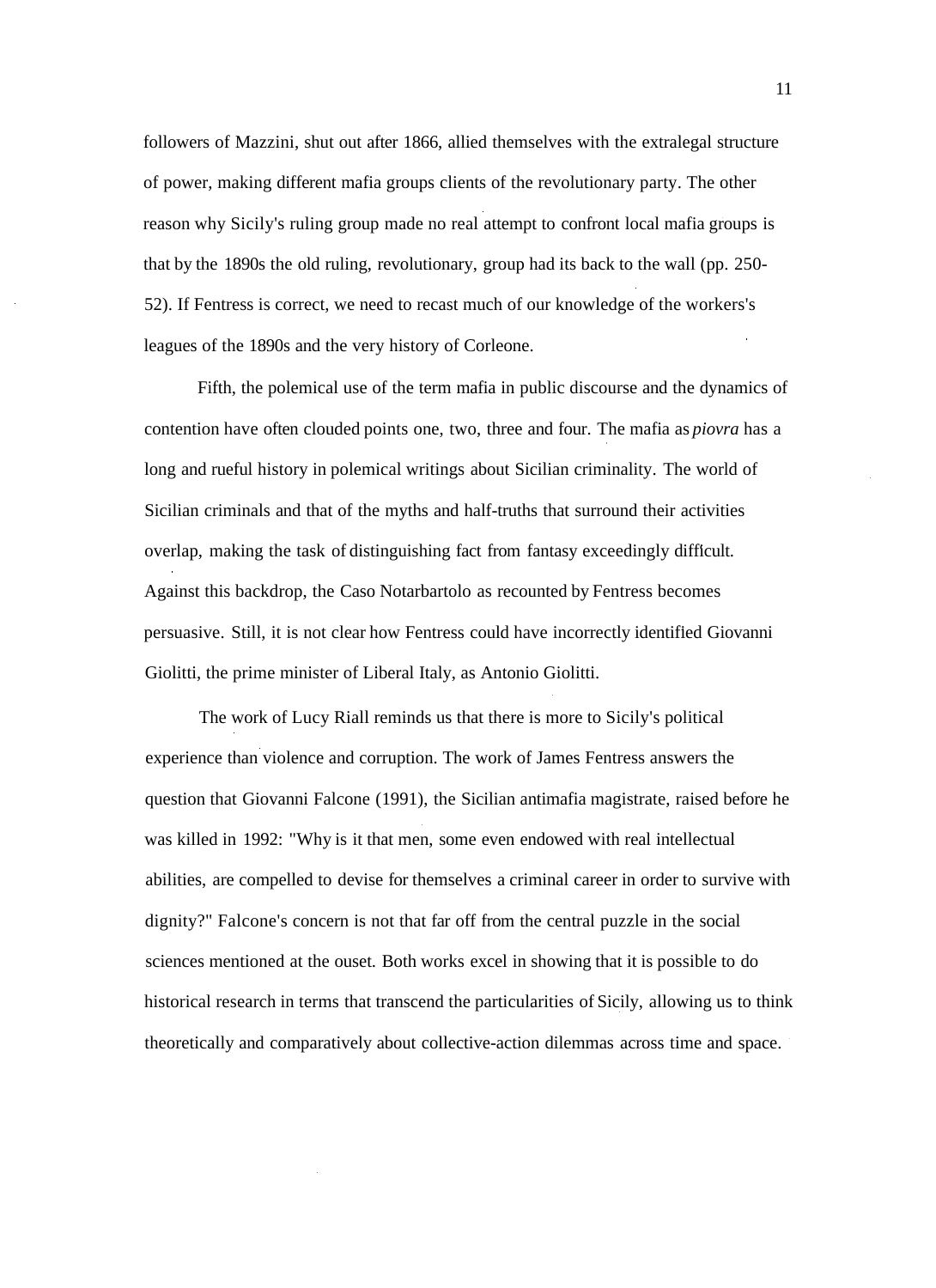## **References Cited**

- Berman, Harold 1983. *Law and Revolution: The Formation of the Western Legal Tradition.* Cambridge: Harvard University Press
- Buchanan, James M. and Gordon Tullock 1962. *The Calculus of Consent.* Ann Arbor: The University of Michigan Press
- Coleman, James S. 1990. *The Foundations of Social Theory.* Cambridge: Harvard University Press
- De Soto, Hernando 1989. *The Other Path: The Invisible Revolution in the Third World.* New York: Harper & Row
- Epstein, Stephan R. 1992. *An Island for Itself: Economic Development and Social Change in Late Medieval Sicily.* Cambridge: Cambridge University Press
- Falcone, Giovanni 1991. *Cose di Cosa Nostra,* in collaborazione con Marcelle Padovani. Milan: Rizzoli
- Gambetta, Diego 1993. *The Sicilian Mafia.* Cambridge: Harvard University Press
- Jones, Bryan D. 2001. *Politics and the Architecture of Choice: Bounded Rationality and Governance.* Chicago: University of Chicago Press
- Levi, Margaret 1996. "Social and Unsocial Capital." *Politics & Society* 24 (March):45-55 1997. *Consent, Dissent and Patriotism.* New York: Cambridge University Press
- Lichback, Mark I. and Alan S. Zuckerman eds. 1997. *Comparative Politics: Rationality, Culture and Structure.* New York: Cambridge University Press
- McAdam, Doug, Sidney Tarrow, Charles Tilly 2001. *Dynamics of Contention.* New York: Cambridge University Press